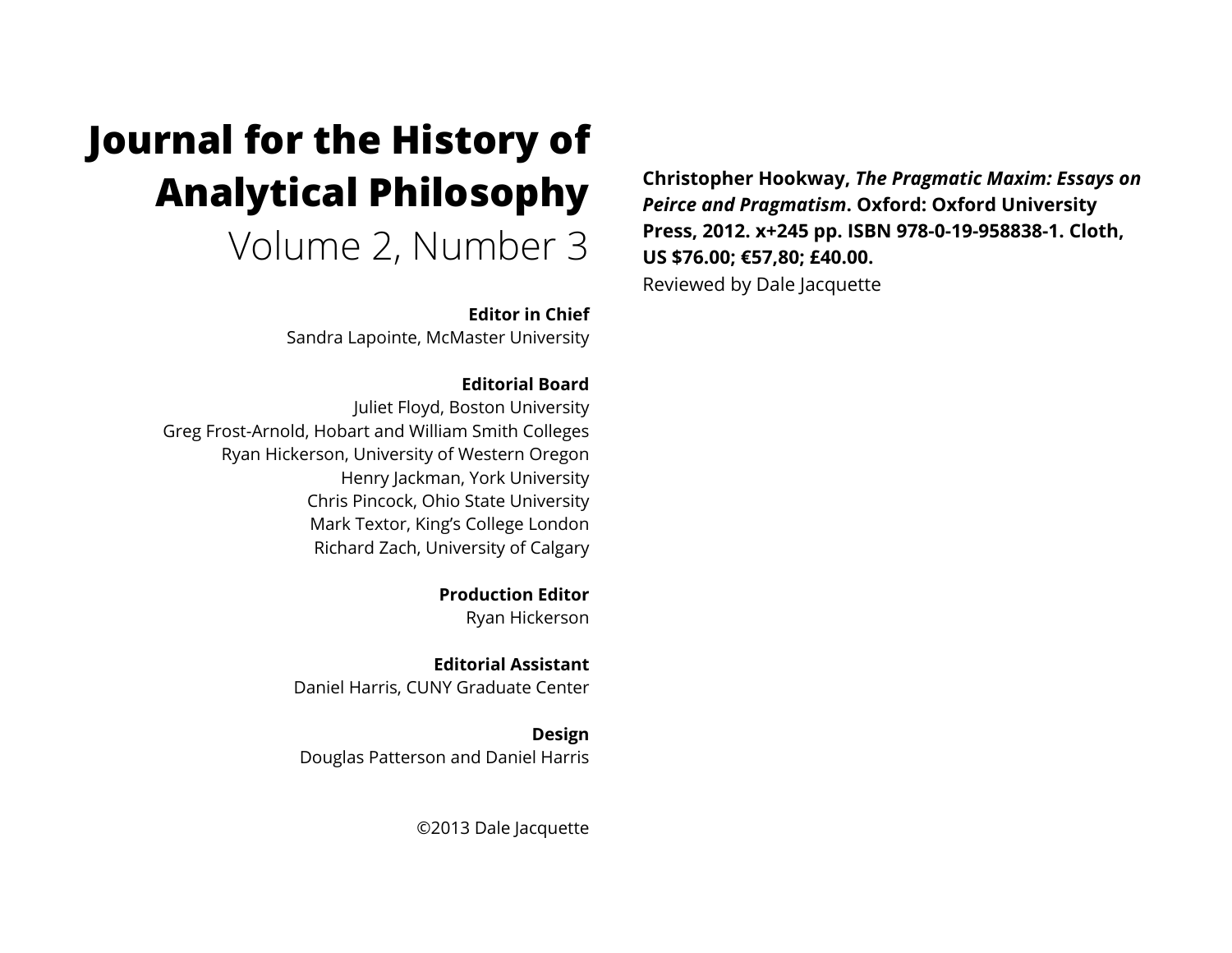## **Review:** *The Pragmatic Maxim: Essays on Peirce and Pragmatism,* **by Christopher Hookway**

## Dale Jacquette

This is an excellent collection of eleven historical-philosophical studies of the philosophy of Charles Saunders Peirce. Christopher Hookway, with the large corpus of Peirce's writings at his fingertips, looks carefully both into what Peirce actually says about an interesting choice of topics, and whether what Peirce says is reasonable and instructive. I learned an enormous amount from Hookway's book about the development of Peirce's thought, from the earliest writings through the later published works, manuscripts, lectures and correspondence. Hookway's writing is clear and exact, and his thinking rigorous. He asks the kinds of questions a reader should also want to know about how several lines of thinking came together historically in Peirce's pragmatismpragmaticism, especially in his theory of signs or *semeiotic*, and in his logic and epistemology of knowledge-ampliative abductive inference. Hookway does not settle for quick answers or let Peirce off too easily when explanatory difficulties prevail, but wants to understand how every piece fits together.

Hookway's collection spans fifteen years of active research on Peirce's pragmatism, and his understanding of Peirce is nourished by serious study of such satellite figures as William James and John Dewey, and their contemporaries, intellectual precursors and followers, along with more recent and contemporary philosophical pragmatists. Hookway is comfortable with many fields and figures in the history of philosophy, making the book rewarding at several levels, and good reading for educated non-specialists as well as experts on Peirce and American pragmatism. The more so as Hookway's lucid, individually self-contained and intelligently organized papers on Peirce and pragmatism read easily from topic to topic, continuously from first essay to last, reflecting the continuity of Hookway's decade-plus investigations of what he variously calls Peirce's pragmatic or pragmatist maxim or maxim of pragmatism. One of the pleasures of the text is that the articles as Hookway presents them can be read almost seamlessly, as much like the chapters in a single well-conceived book as distinct essays written over some years on an expanding progression of philosophical interests in Peirce scholarship.

The pragmatic maxim is the thesis Hookway attributes to Peirce, as a way of understanding certain of his texts, that 'any meaningful proposition is potentially action guiding' (225). This makes it somewhat confusing that Hookway, despite the book's title, almost never uses the exact phrase 'pragmatic maxim' in discussing Peirce's philosophy. The terms Hookway generally seems to prefer are 'pragmatist maxim' or 'maxim of pragmatism'. The only major exceptions are, again, the book's title, and footnote 2 on page 166. As the table of contents reproduced below reveals, Hookway during the course of writing even the new and previously unpublished essays 4 and 11 seems to have preferred the terms 'pragmatist maxim' and 'maxim of pragmatism' to 'pragmatic maxim'. The meaning of the latter phrase is arguably inapposite for Hookway's purpose in the essays anyway, because it suggests a maxim adopted purely for expediency sake, rather than for the furtherance of a pragmatist or pragmaticist philosophy. The confusion is minor, but has the reader wondering whether there might not be a technical difference between the meanings of these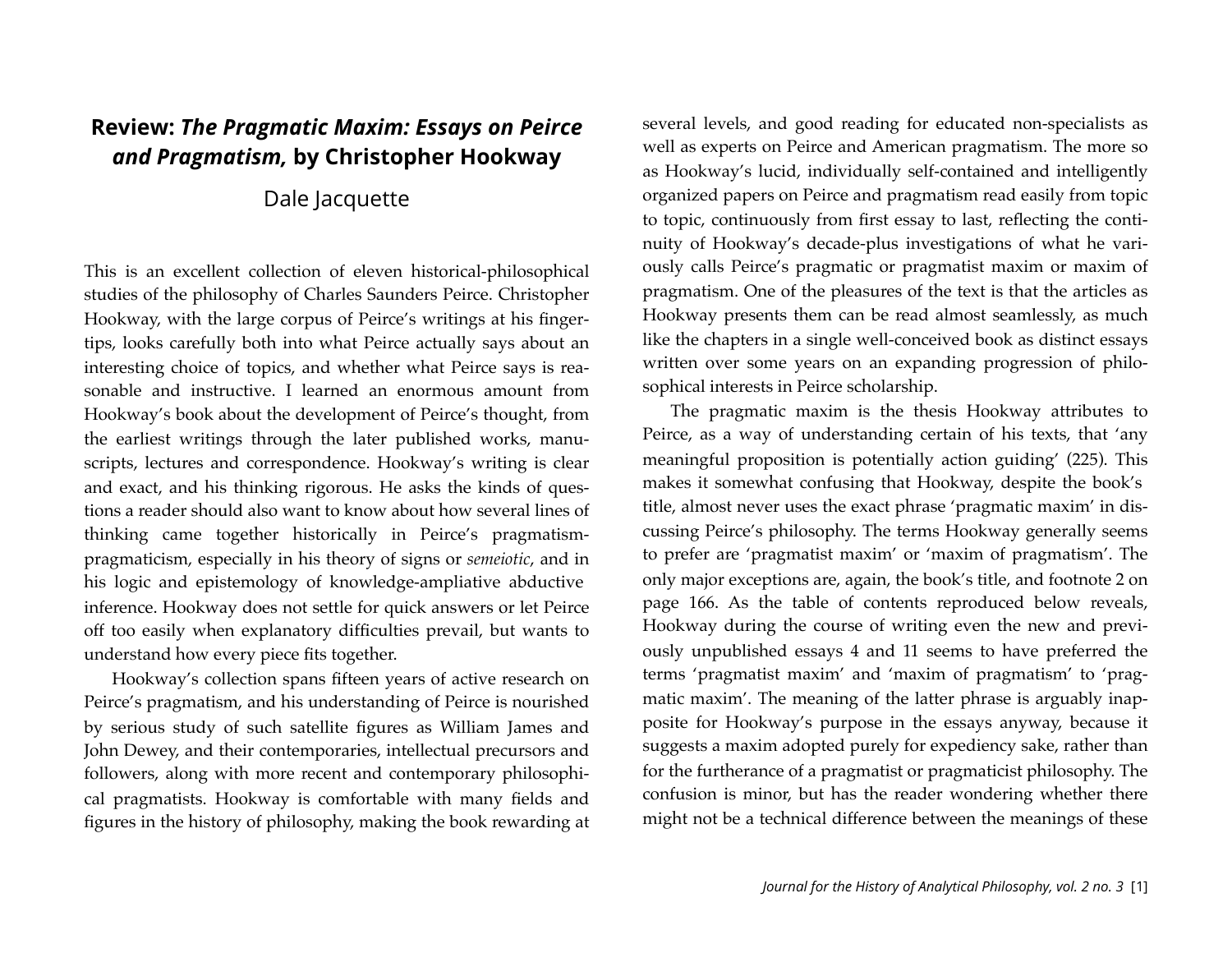terms, which in a book like this is an unnecessary distraction from an already demanding subject matter.

Of course, there is much to do if you consider 'any meaningful proposition' to be 'potentially action guiding'. What is an action? In what sense can a proposition guide anything? What is it for a proposition to guide action? What is it for a proposition to potentially guide action? If reason alone rather than emotions or the will listens to the asserted content of propositions, then what is it for reason aided by propositional information to guide action? The very concept of guiding action calls for a deeper analysis than Peirce seems to have ventured anywhere. The trouble is that even in ordinary usage the words 'guide' and 'guiding' are used in several different and slightly incompatible ways. We speak of being guided between external limits, like the narrow guide-rails intended as a walkway for cattle, and of being guided by intelligence and experience in finding our way forward by making good choices in the acquisition and use of resources to meet our needs and desires.

Hookway's compilation of essays on Peirce addresses some of these major issues centering around the maxim of pragmatism. The contents of the book include: Introduction: The Pragmatist Maxim, the Method of Science, and Representation; 1. Peirce and Scepticism; 2. Fallibilism and the Aim of Inquiry; 3. Truth, Reality, and Convergence; 4. Interrogatives and Uncontrollable Abductions; 5. Normative Logic and Psychology: Peirce's Rejection of Psychologism; 6. 'The Form of a Relation': Peirce and Mathematical Structuralism; 7. 'A Sort of Composite Photograph': Pragmatism, Ideas, and Schematism; 8. Pragmatism and the Given: C.I. Lewis, Quine, and Peirce; 9. The Principle of Pragmatism: Peirce's Formulations and Examples; 10. Logical Principles and Philosophical Attitudes: Peirce's Response to James's Pragmatism; 11. How Peirce Argued for his Pragmatist Maxim. The essays are followed by a Bibliography and Index, and preceded by a note on Texts and Abbreviations. Essays 4 and 11 are previously unpublished, whereas the others have appeared in books and journals, the earliest beginning in 1997. We see especially in the opening suite of essays Hookway's emphasis on Peirce's epistemology and metaphysics of truth and reality as in Immanual Kant's senseregulative concepts.

Peirce is well-known and highly regarded as a premier American Brown Decades logician and pragmatist philosopher of science. Although Peirce might agree with this as describing an important emphasis in his philosophy, he undoubtedly considers these aspects of his thought to be complemented also by and integrated into a more comprehensive conceptual, cognitive, moral, and metaphysical system. Hookway succeeds at identifying interesting central and seldom discussed themes and problems in the whole diverse body of Peirce's writings over three decades, and in skillfully knitting these together into an absorbing narrative that maintains contact with Peirce's holistic integrated system-building thought as it developed. Hookway poses difficult questions in each of Peirce's texts he examines, and tracks down relevant replies that Peirce elsewhere gives or might have given, reasonably, consistently and strategically, according to Hookway's interpretation of the general framework of pragmatism Peirce sought to promote. Hookway's substantial bibliography includes many books and articles by himself and others on these topics, and the present collection, although it certainly stands on its own, nicely complements Hookway's (2000) *Truth, Rationality, and Pragmatism:*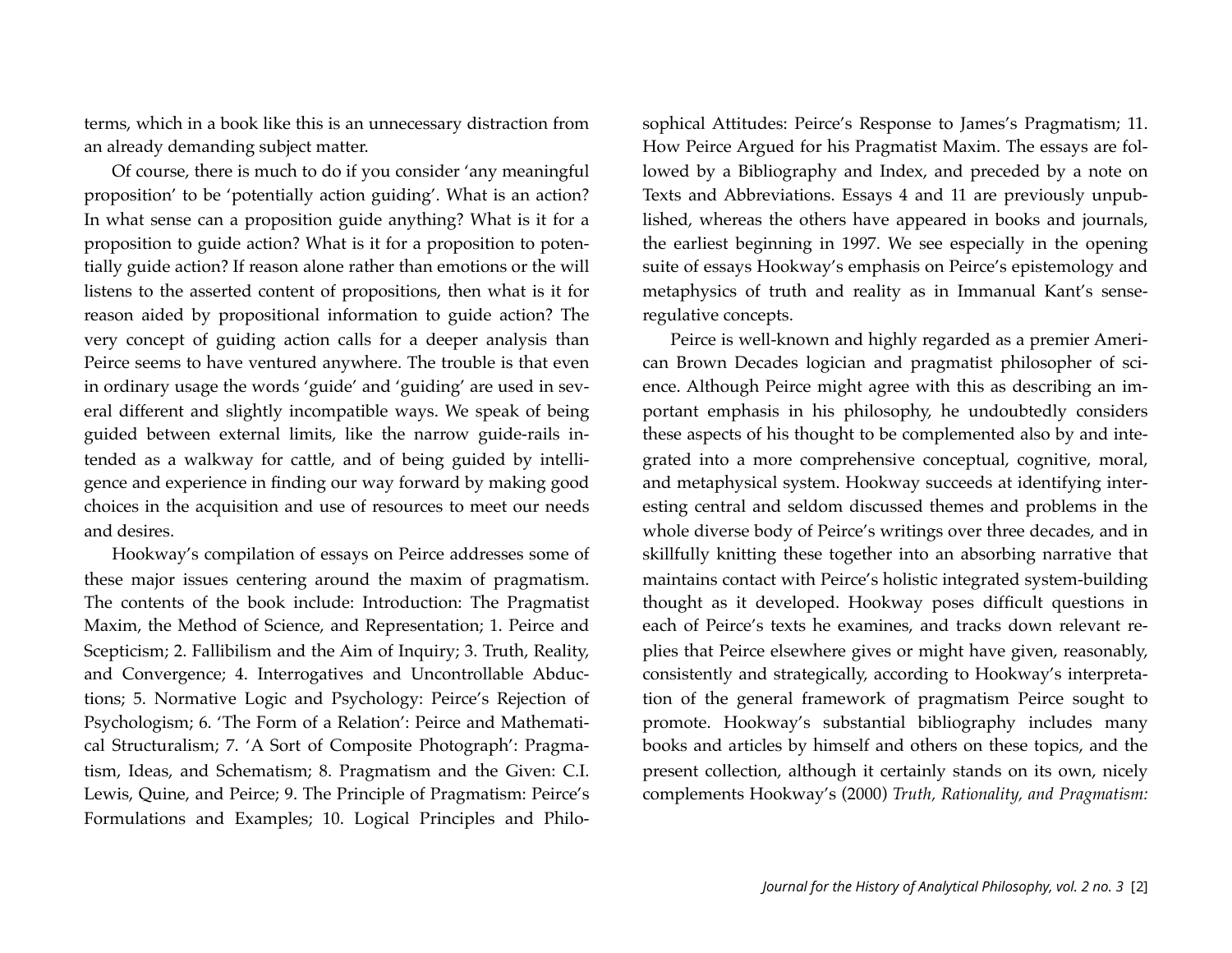*Themes from Peirce*, where essential background matters are also introduced.

There is an admirable economy of expression in much of what Hookway has to say in proceeding through Peirce's fallibilistic pragmatic epistemology, the regulative concept of truth in the teleology of an ideal community of scientific inquirers, Peirce's affinity for a structuralist but anti-nominalist metaphysics of mathematics, anti-psychologism in the formal sciences, logic and mathematics, the role of Peirce's own existential graphs in defense of what Hookway calls the pragmatic (pragmatist) maxim, and three-level Peircean semeiotic, firstness, secondness, and thirdness, the dynamical object, and the utility of abductive reasoning. Here is just one example that typifies Hookway's elegant style. In distinguishing between William James's pragmatism and Peirce's retaliatorily renamed pragmaticism, Hookway writes: 'Peirce saw his pragmatism as part of a philosophical system which was realist in its orientation and grounded philosophy in a system of categories; James embraced his pragmatism as a means of overcoming this conception of philosophy' (185). The idea is beautifully put and rich in further resonances. It makes the reader wonder next why it should be that pragmatism can be quite so flexible a way of doing philosophy that it serves both the desire to construct a correct philosophical system and the contrary desire to repudiate and abjure the very idea of a philosophical system altogether.

Peirce's multiple references to composite photographs as a metaphor for the mind's cognitive and conceptual capabilities are investigated in one of the book's most interesting and original essays. The idea in the early days of photographic technology was for negatives with different images to be overlaid in the printing process to produce a single image composed of the two originals.

Hookway discusses Peirce's intriguing analogy at length in connection with the descriptive psychology of cognition, the nature of general concepts in their relation to experience, and the metaphysics of abstract ideas and Peircean 'dynamical objects'. Hookway's impeccable sense of under-represented themes in the secondary philosophical and historical expository literature on Peirce is here much in evidence. Hookway finds new and creative insights into Peirce's philosophy as a whole, built upon a now dated metaphor that Peirce exploits for its unique explanatory advantages in connection with Kant's category of 'schematism' in the imagination's application of abstract *a priori* principles to concrete intuited situations in the *Critique of Pure Reason* (1781/1787). Hookway's discussions of Peirce's skeptical epistemology in relation to other thinkers of his day and more contemporary trends in pragmatic philosophy, the norms of inquiry in Peirce, his regulative asymptotic concept of truth, abductive reasoning, stark anti-psychologism, as opposed to Dewey's quixotic efforts at achieving a rapprochement between logic and psychology, structuralist philosophy of mathematics, pragmatism and the given in early recent American pragmatism beginning with William James at Harvard University, and Peirce's developing strategies for defending the basic underlying principle of pragmatism in the pragmatic or pragmatist maxim, shed an interesting light on Peirce's philosophy as it took shape against the background of purposes, historical influences, and, most importantly, throughout, the new problems arising from each distinction and each application with which Peirce experimented in trying to make his ideas clear. Hookway has a refined grasp of the dialectic involved in the progression of Peirce's pragmatism and pragmaticism, the exact boundaries of which might be better clarified and sign-posted in the text, by which Peirce hoped to dis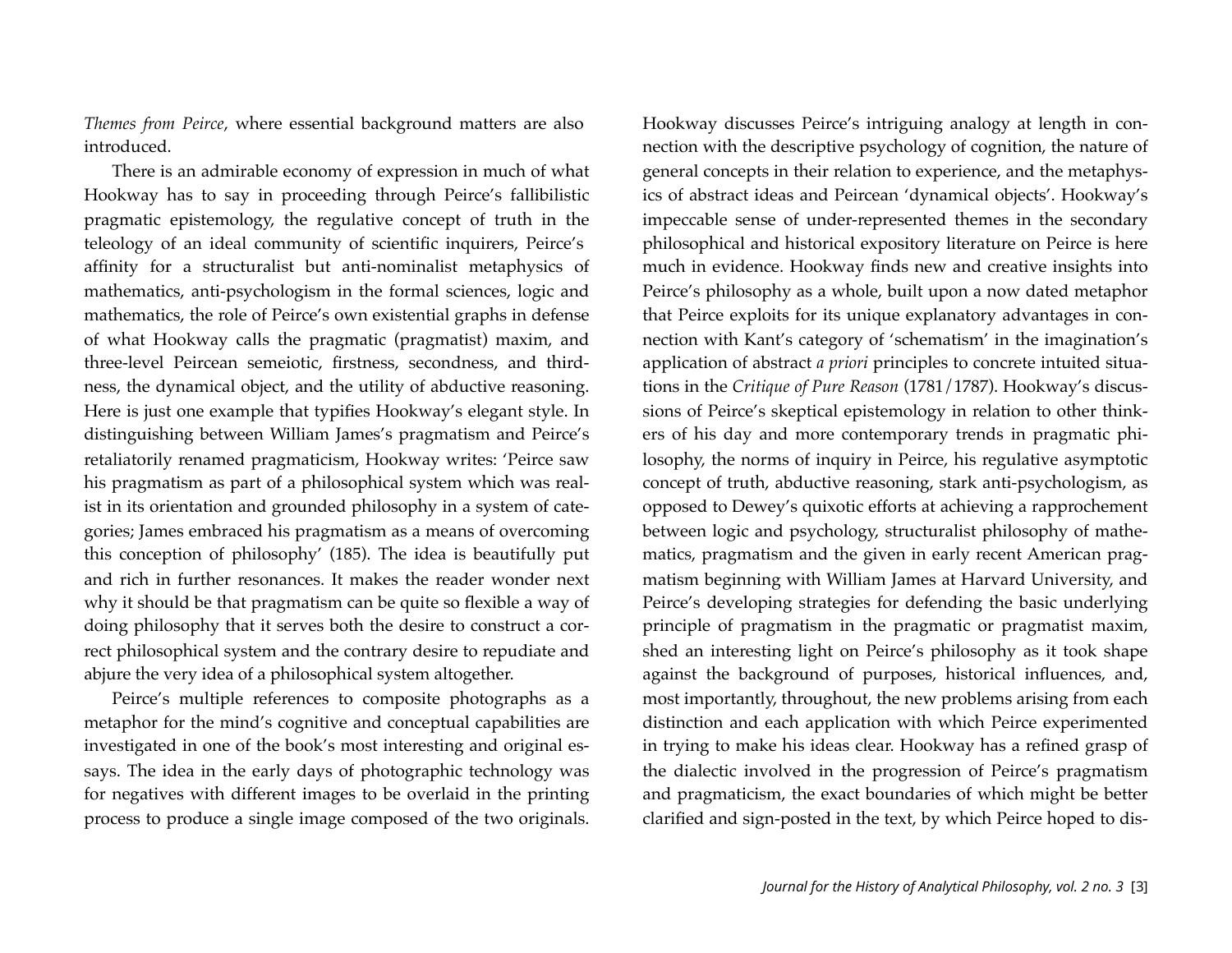tinguish his more scientific philosophy from James's more psychological and humanistic use of the term 'pragmatism'.

There are nevertheless topics touched on in Hookway's essays that I would like to see followed up in more detail. Including Peirce's anti-psychologism. That Peirce is anti-psychologistic cannot be doubted, especially after Hookway's presentation of the concrete evidence from Peirce's writings. What causes doubt thereafter is only the fact that in explaining Peirce's category of ultimate interpretants, Hookway states: 'And my inferences of logical concepts (the conditional, conjunction, disjunction, etc.) may be displayed by the inferences I accept and those that I reject. A capacity to endorse steps of *modus ponens* and *modus tollens* is inseparable from an understanding of conditionals and negation' (229). On the following page, Peirce's concept of the *logica utens* is introduced. 'This *logica utens*,' Hookway continues, 'is the product of experience rather than something learned from the '*logica docens*' produced by theorists' (230).

The dilemma for Peirce, for which in Hookway there seems no hint of a solution or even recognition of the problem, is that if the pragmatic or pragmatist maxim is correct, then *logica docens* depends on *logica utens* as the experiential basis from which its theoretical principles are to be abstracted. A pragmatist methodology does not expect to develop theory, and in this case a grasp of correct logical reasoning, independently of experience. Abstract theory is parasitic on the practical utility of applied principles, against the consequences of which theory is repeatedly tested and against which it is improved and refined. Where matters of practical utility are concerned, we cannot disengage practice, purpose, satisfaction, effort, energy, will, intention, and all that goes into the actual using of a meaningful proposition to guide the conduct of action, all of which factors are distinctively psychological. We have no available thirdness for theory-building in Peirce without rigorously conducted perception and experiment, which is why the category of general concepts or universals is named thirdness in Peirce's epistemology, and why secondness and thirdness are said to depend on firstness. If all theoretical knowledge relies for its ultimate interpretants on experience, on firstness, as Hookway frequently acknowledges, then in some sense this must include also knowledge of the principles of logic.

In explaining the relation of the formal to the natural sciences Peirce flirts with a variety of possible answers to this thorny problem, but I personally do not see any clear way out of the thicket for his pragmatist philosophy of logic and structuralist mathematics. Hookway alludes to some of these problems only indirectly, but his mention of Peirce's concept of logical interpretants is brief, and has another focus and direction altogether, in its concern to find a strategy involving Peirce's view of logical interpretants in support of the pragmatic or pragmatist maxim. If my sense is right, then Peirce's logical interpretations presuppose the pragmatic or pragmatist maxim, and hence cannot be invoked as an argument in support of the principle. Moreover, I fail to see how any adequate experiential basis in *logica utens* can be found for *logica docens* that does not fall afoul of Peirce's official emphatic denunciations of psychologism. Such themes as these I should have also liked to see Hookway take under his scrutiny and consider in greater depth and detail.

Peirce's concept of a pragmatic or pragmatist maxim as Hookway identifies it is also not as straightforward as it may at first appear. It is easy then to cast doubt on the question of whether Peirce ever accepted the thesis in anything like the form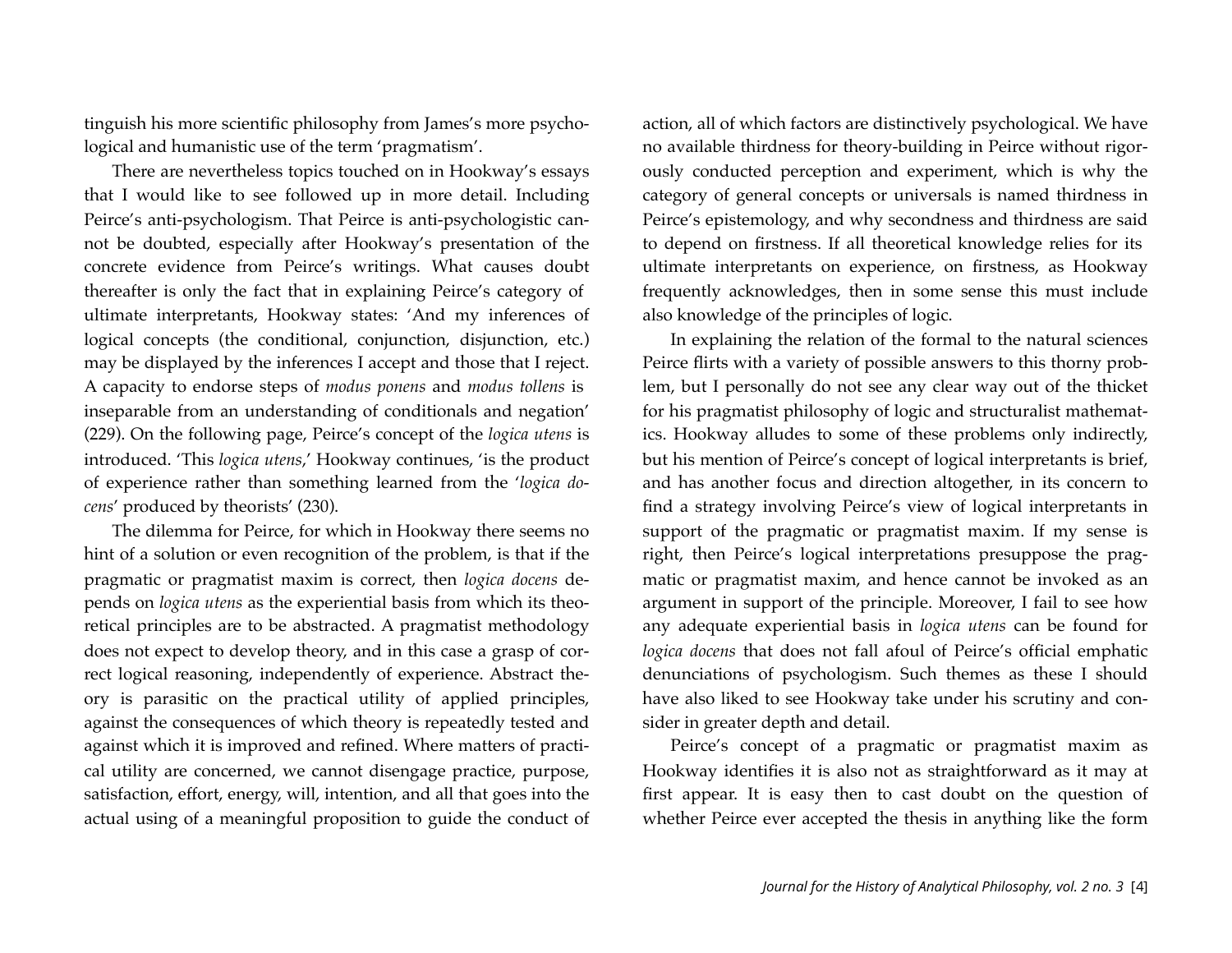Hookway presents, or whether such a pragmatic or pragmatist maxim should finally be charitably attributed to Peirce. We may grant that any meaningful proposition is potentially action guiding. The maxim, like other maxims conditional in form, does not logically imply that only meaningful propositions are potentially action guiding. Explicitly, all we have in the maxim is the conditional proposition that *if* a proposition is meaningful, *then* it is potentially action guiding. This eliminates as meaningless any propositions that are not potentially action guiding, but might in principle allow that there are meaningless 'propositions', or anyway strings of words purporting to express propositions, that could also be potentially action guiding. Consider that if a friend starts babbling absolute nonsense, Green ideas sleep furiously, and Socrates is identical, it is likely to guide one's immediately future action rather definitely with respect to that person. Would we not all try at once to get the disoriented individual some proper professional help? One would have liked also to see more engagement with anticipated criticisms of the pragmatic or pragmatist maxim or maxim of pragmatism, since there seem to be such obvious pedestrian objections to its adequate formulation. One assumes Hookway has answers, but he does not consider them here.

If both meaningful and meaningless word-strings, to use the most neutral terminology for what may or may not turn out to be sentences expressing propositions, are potentially action guiding, then it would appear that any and every word-string is potentially action guiding, whereby the pragmatic or pragmatist maxim reduces logically and semantically to the uninteresting assertion that all word-strings are potentially action guiding. The conclusion seems right, as far as it goes. The trouble is that it also has what for Hookway would presumably be the unwelcome result of making the maxim theoretically trivial, since it is true anyway on independent grounds that word-strings among other ambient factors are involved in causal interaction with agents when they are exposed to spoken and written language use, where any causal input to an agent is potentially action guiding in the relevant sense of producing a distinctive behaviorally coordinated output within the causal nexus. It is the behavioral output from exposure to language inscriptions or vocalizations, meaningful or otherwise, that lends itself naturally to being interpreted as guiding an agent's action in one way rather than another, due to causal interaction with, indifferently, meaningful or entirely meaningless language use. As general categories, to say nothing of frequency in actual occurrence, the distinction between meaningful and meaningless language, accordingly, does not seem logically relevant to the concept of being potentially action guiding. The concept is too spongy. For all that we are told, anything and everything could be potentially action guiding. A reader would like to know more exactly what being potentially action guiding includes and what it excludes. Otherwise it functions explanatorily only as an emblematic pragmatist talisman.

Hookway in these essays exemplifies enviable standards of historical and critical philosophical exposition. Peirce is often deceptively most complex when he appears the most readily understandable, and there are always further layers of only partly transparent meaning in his arguments, pronouncements and introductions of technical neologisms. Hookway is concerned on every page to explain what Peirce is trying to accomplish, and why he would have reached the apparently inexplicable conclusions he advances. For anyone interested in the concept of knowledge, Hookway makes Peirce's epistemology, philosophy of science and